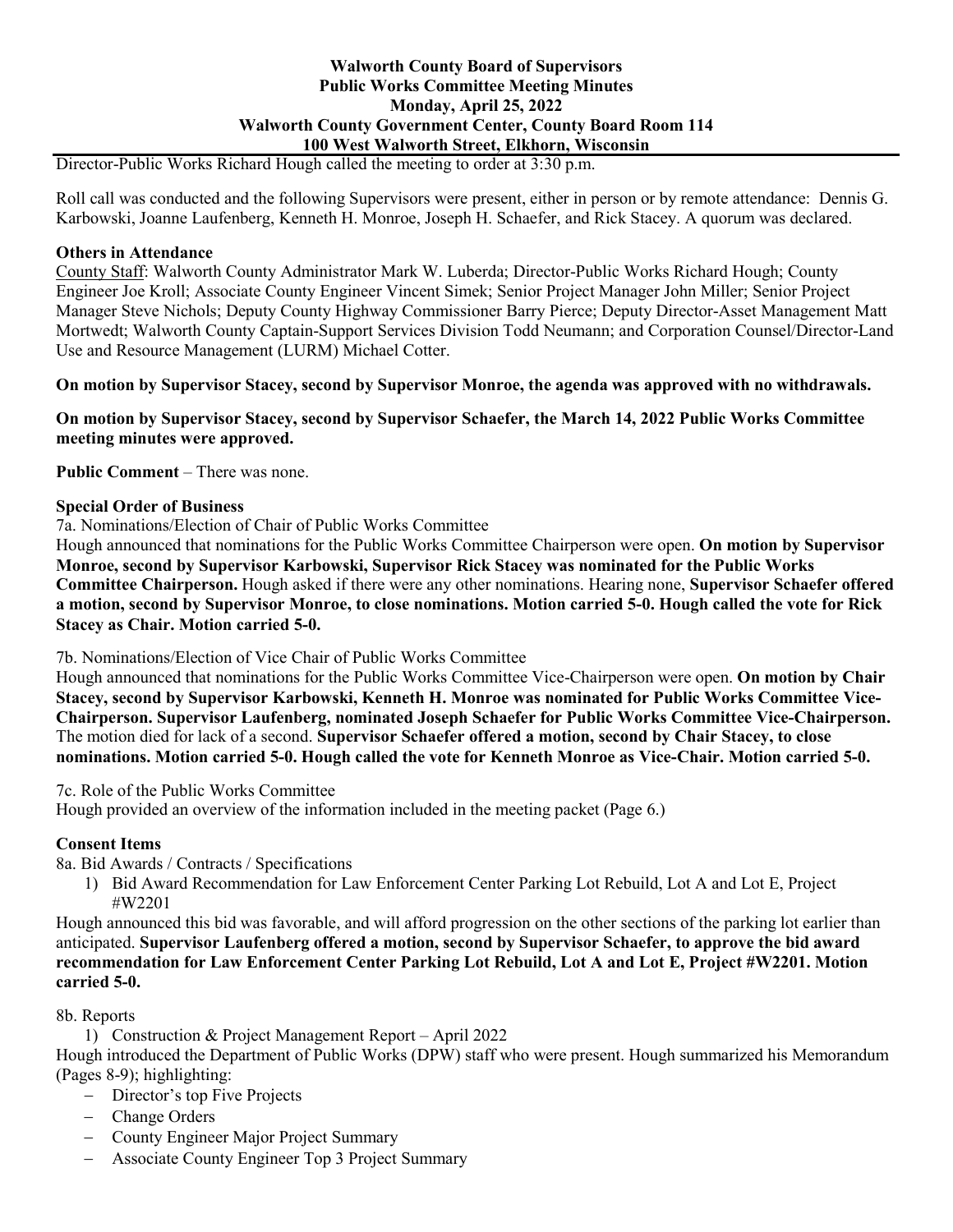Walworth County Board of Supervisors April 25, 2022 Public Works Committee Meeting Minutes Page 2 of 3

- − Project Manager(s) Top 3 Summary
- 2) Five-Year Public Works Strategy and Presentation

Hough outlined the Presentation Path to Intent: Not to Take Control but to Give Control; with particular focus on:

- − Mission, Vision, and Values
- − Department Organization (2022)
- − Organizational Blueprint
- − APWA Accreditation Including additional completed projects
- − Building Blocks of Intent
- 3) County Security Study and Project Overview Brief

Hough noted this overview included 34 different recommendations. DPW is collaborating with the Sheriff's Office and County Administration to prioritize recommendations and formulate an implementation strategy.

Deputy Director-Asset Management Matt Mortwedt gave a brief summation of the Walworth County County-wide Physical Security Systems Assessment included in the packet (Pages 19-54); with some discussion and no rejections.

- 4) Form 6-120-A Purchasing Report for Reclamite Material from Corrective Asphalt Materials
- 5) Form 6-120-A Purchasing Report for Brine Tank Inserts from Burke Truck & Equipment
- 6) Form 6-120-A Purchasing Report for Sheriff's Office Software Upgrade from Building Automation System (BAS) to Automated Logic Controls (ALC)

Hough briefly detailed each Form 6-120A purchase; noting no action is necessary. Discussion ensued relative to the prices doubling from 2018 costs; with Deputy County Highway Commissioner Barry Pierce citing inflation and custom design of the units as contributing factors.

7) Highway Commissioner Purchasing Report for HFRS-2 Emulsion Transport and Application from Henry G. Meigs, LLC

Hough referenced the Bid Award Recommendation included in the packet (Pages 60-61); stating Chip Seal is an annual pavement preservation technique, with this year's focus on County Highway(s) (HWY) C and F.

# **New Business**

9a. Request for a new 2022 Capital Improvement Project (CIP) for Sheriff's Office Redundant Radio System at Alpine Valley

Walworth County Captain-Support Services Todd Neumann spoke in reference to his Memorandum included on Page 62 of the packet. **Vice-Chair Monroe offered a motion, second by Supervisor Laufenberg, to approve the request for a new 2022 Capital Improvement Project (CIP) for Sheriff's Office Redundant Radio System at Alpine Valley. Motion carried 5-0.**

9b. Res. No. \*\*-05/22 Adopting the Parking Lot Maps for the New Health & Human Services Facility Created by Section 66-156(2) of the Walworth County Code of Ordinances

Hough shared that County Ordinance requires an updated map detailing adjustments whenever a new parking lot is built, reconfigured, or re-designates special parking. **Vice-Chair Monroe offered a motion, second by Supervisor Schaefer, to adopt the Parking Lot Maps for the New Health & Human Services Facility Created by Section 66-156(2) of the Walworth County Code of Ordinances. Motion carried 5-0.**

9c. Res. No. \*\*-05/22 Adopting the Parking lot Maps for Lakeland Health Care Center Created by Section 66-156(2) of the Walworth County Code of Ordinances

**Vice-Chair Monroe offered a motion, second by Supervisor Karbowski, to adopt the Parking Lot Maps for Lakeland Health Care Center Created by Section 66-156(2) of the Walworth County Code of Ordinances. Motion carried 5-0.**

9d. Res. No. \*\*-05/22 Authorizing the Public Works Two Single-Axle Mack Trucks with Attachments, and One 2007 Mack Tandem Truck with Attachments to be Declared Surplus and Authorizing Staff to Dispose of the Assets